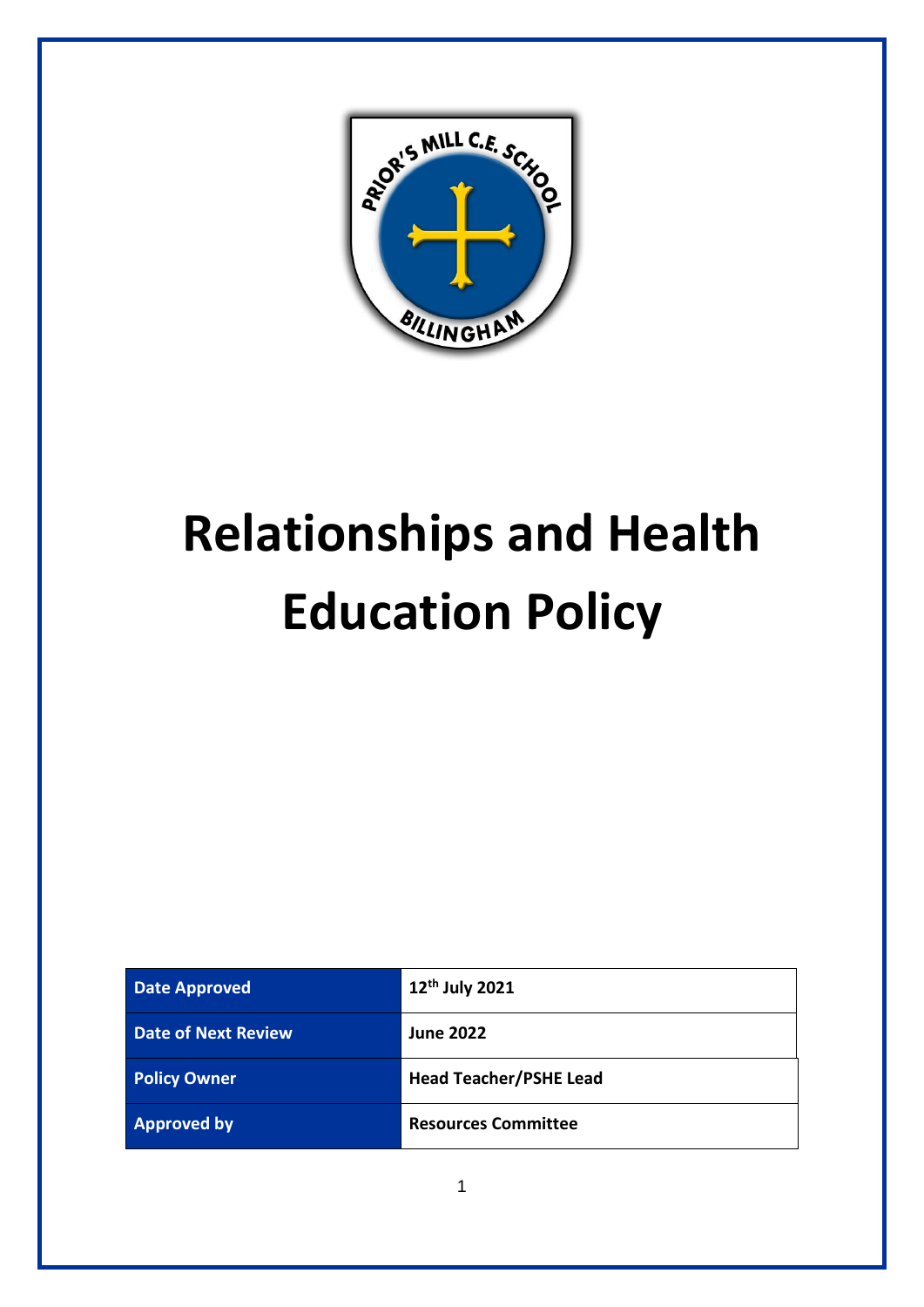# **Contents**

# **[Statement of intent](#page-1-0)**

- 1. Legal framework
- 2. [Roles and responsibilities](#page-3-0)
- 3. [Organisation of the curriculum](#page-4-0)
- 4. [Consultation with parents](#page-5-0)
- 5. [Relationships education overview](#page-5-1)
- 6. [Relationships education per year group](#page-7-0)
- 7. [Health education overview](#page-8-0)
- 8. [Health education per year group](#page-11-0)
- 9. [Sex education](#page-12-0)
- 10. [Delivery of the curriculum](#page-12-1)
- 11. [Working with external experts](#page-13-0)
- 12. Equality and accessibility
- 13. [Curriculum links](#page-14-0)
- 14. [Withdrawing from the subjects](#page-14-1)
- 15. [Behaviour](#page-14-2)
- 16. [Staff training](#page-15-0)
- 17. [Confidentiality](#page-15-1)
- 18. [Monitoring quality](#page-15-2)
- <span id="page-1-0"></span>19. [Monitoring and review](#page-15-3)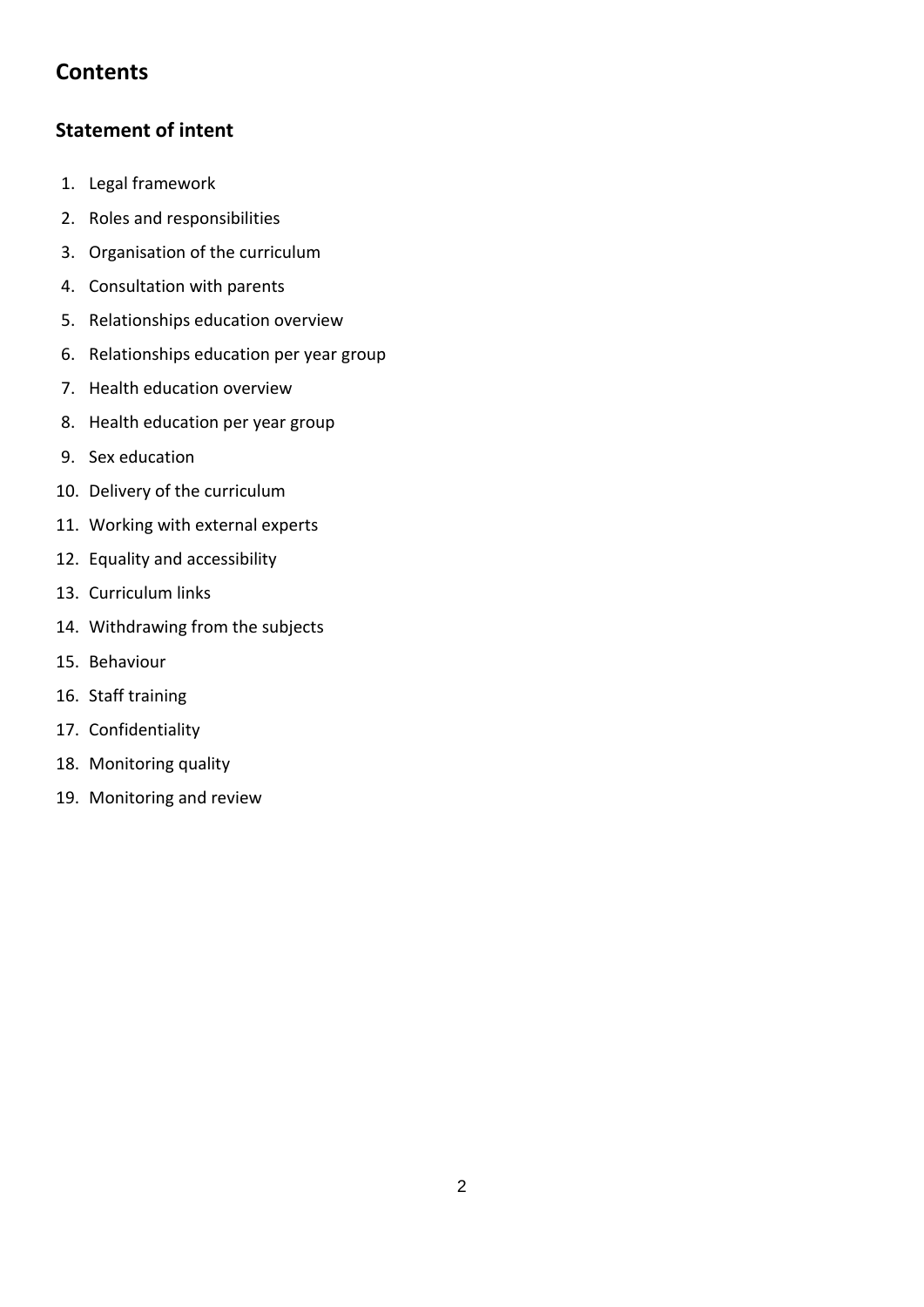#### **Statement of Intent**

At Prior's Mill CE Primary School, we understand that pupils must be provided with an education that prepares them for the opportunities, responsibilities and experiences of adult life. A key part of this relates to relationships education, which must be delivered to every primary-aged pupil. Primary schools also have the option to decide whether pupils are taught sex education. State-funded primary schools are also required to teach health education.

Relationships education focusses on giving pupils the knowledge they need to make informed decisions about their wellbeing, health and relationships, and to build their self-efficacy. Health education focusses on equipping pupils with the knowledge they need to make good decisions about their own health and wellbeing.

We understand our responsibility to deliver a high-quality, age-appropriate and evidence-based relationships and health curriculum for all our pupils. This policy sets out the framework for our relationships and health curriculum, providing clarity on how it is informed, organised and delivered.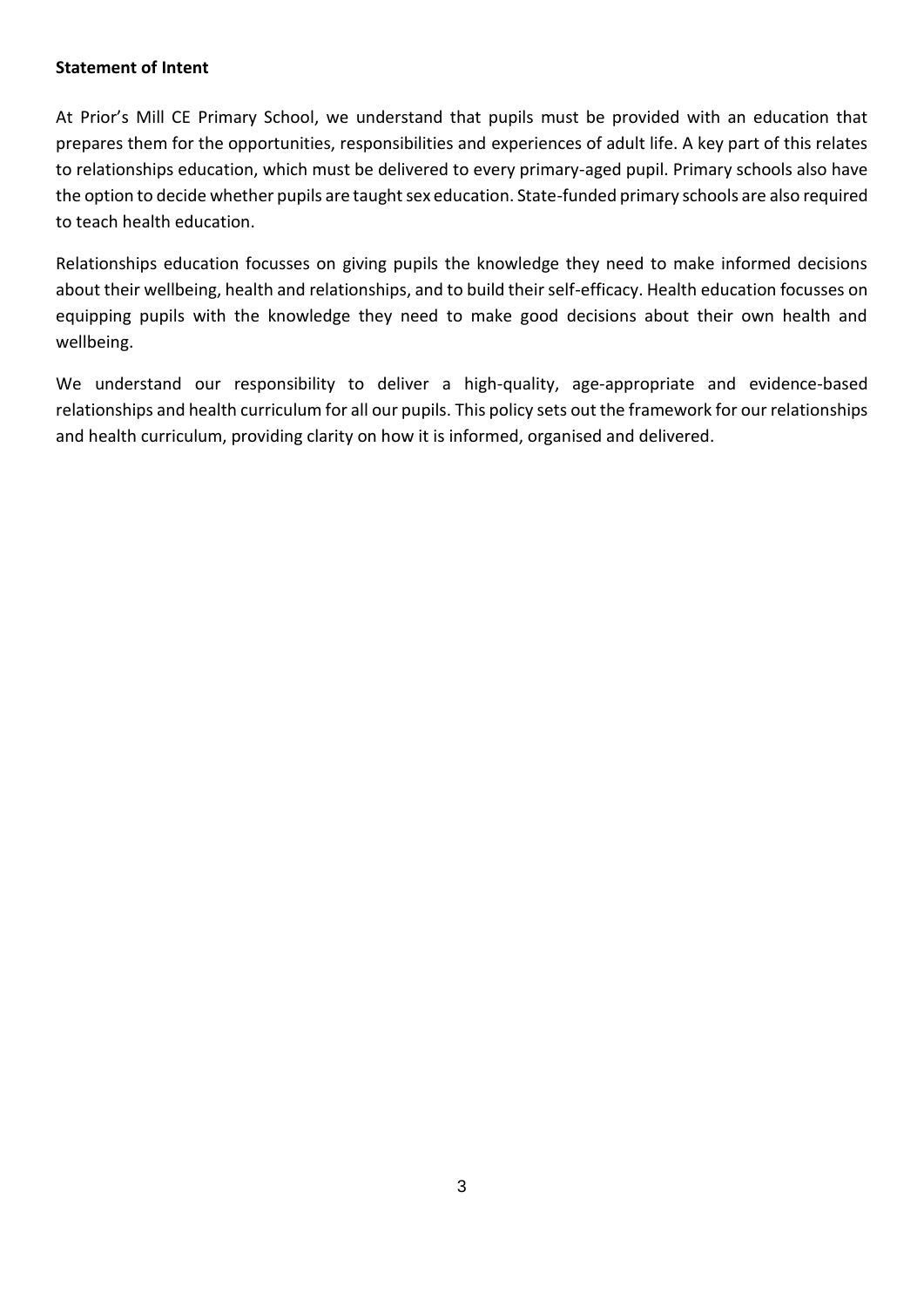# **1. Legal Framework**

This policy has due regard to all relevant legislation and statutory guidance including, but not limited to, the following:

- Section 80A of the Education Act 2002
- Children and Social Work Act 2017
- The Relationships Education, Relationships and Sex Education and Health Education (England) Regulations 2019
- Equality Act 2010
- DfE (2019) 'Relationships Education, Relationships and Sex Education (RSE) and Health Education'
- DfE (2013) 'Science programmes of study: key stages 1 and 2'
- DfE (2021) 'Teaching about relationships, sex and health'

This policy operates in conjunction with the following school policies:

- Child Protection and Safeguarding Policy
- Behaviour Policy
- SEND Policy
- Equal Opportunities Policy
- Anti-Bullying Policy
- Online Safety Policy
- PSHE Policy

# <span id="page-3-0"></span>**2. Roles and Responsibilities**

The Governing Body is responsible for:

- Ensuring all pupils make progress in achieving the expected educational outcomes.
- Ensuring the curriculum is well led, effectively managed and well planned.
- Evaluating the quality of provision through regular and effective self-evaluation.
- Ensuring teaching is delivered in ways that are accessible to all pupils with SEND.
- Providing clear information for parents on subject content and their rights to request that their children are withdrawn.
- Making sure the subjects are resourced, staffed and timetabled in a way that ensures the school can fulfil its legal obligations.
- Ensuring the religious ethos of the school is maintained and developed through the subjects.

The Headteacher is response for:

- The overall implementation of this policy.
- Ensuring staff are suitably trained to deliver the subjects.
- Ensuring that parents are fully informed of this policy.
- Reviewing requests from parents to withdraw their children from the subjects.
- Discussing requests for withdrawal with parents.
- Organising alternative education for pupils, where necessary, that is appropriate and purposeful.
- Reporting to the Governing Body on the effectiveness of this policy.
- Reviewing this policy on a biannual basis.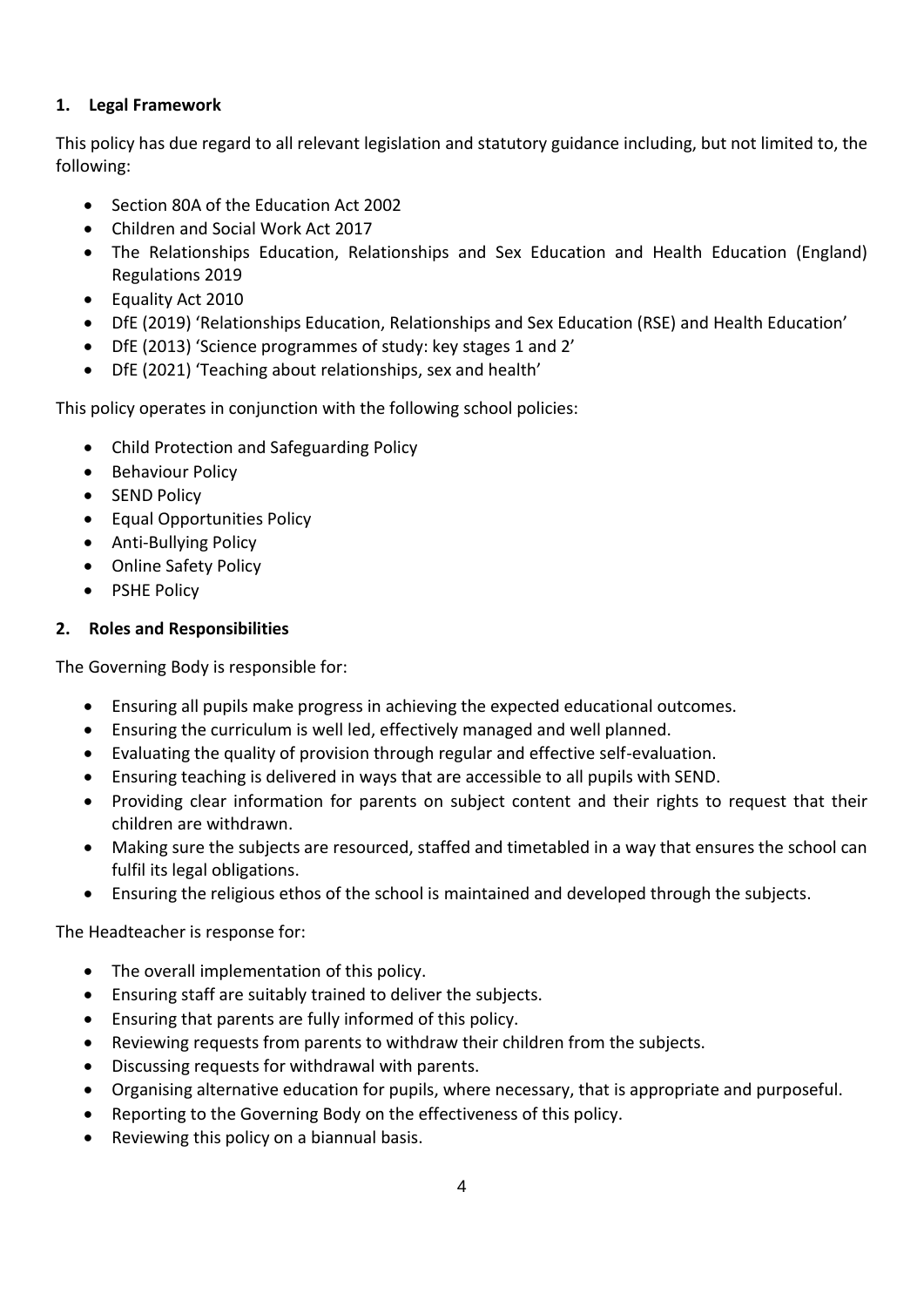The PSHE subject leader is responsible for:

- Overseeing the delivery of the subjects.
- Ensuring the subjects are age-appropriate and high-quality.
- Ensuring teachers are provided with adequate resources to support teaching of the subjects.
- Ensuring the school meets its statutory requirements in relation to the Relationships, Sex and Health curriculum.
- Ensuring the Relationships, Sex and Health curriculum is inclusive and accessible for all pupils.
- Working with other subject leaders to ensure the Relationships, Sex and Health curriculum complements, but does not duplicate, the content covered in the national curriculum.
- Monitoring and evaluating the effectiveness of the subjects and providing reports to the Headteacher.

Teachers are responsible for:

- Delivering a high-quality and age-appropriate Relationships, Sex and Health curriculum in line with statutory requirements.
- Using a variety of teaching methods and resources to provide an engaging curriculum that meets the needs of all pupils.
- Ensuring they do not express personal views or beliefs when delivering the programme.
- Modelling positive attitudes to Relationships, Sex and Health education.
- Responding to any safeguarding concerns in line with the Child Protection and Safeguarding Policy.
- Acting in accordance with planning, monitoring and assessment requirements for the subjects.
- Liaising with the SENCO to identify and respond to individual needs of pupils with SEND.
- Working with the PSHE subject leader to evaluate the quality of provision

# <span id="page-4-0"></span>**3. Organisation of the Curriculum**

Every primary school is required to deliver statutory Relationships Education and Health Education. The delivery of the relationships education and of health education coincide with one another and will be delivered as part of the school's PSHE curriculum.

For the purpose of this policy:

- "Relationships and Sex Education" is defined as teaching pupils about healthy, respectful relationships, focussing on family and friendships, in all contexts, including online.
- "Health Education" is defined as teaching pupils about physical health and mental wellbeing, focussing on recognising the link between the two and being able to make healthy lifestyle choices.

The Relationships and Health Curriculum has been organised in line with the statutory requirements outlined in the DfE (2019) 'Relationships, Education, Relationships and Sex Education (RSE) and Health Education' [guidance.](https://www.gov.uk/government/publications/relationships-education-relationships-and-sex-education-rse-and-health-education)

The Relationships and Health Curriculum takes into account the views of teachers, pupils and parents. The school has organised a curriculum that is appropriate for the age and developmental stages of pupils within each year group. When organising the curriculum, the religious backgrounds of all pupils will be considered, so that the topics that are covered are taught appropriately.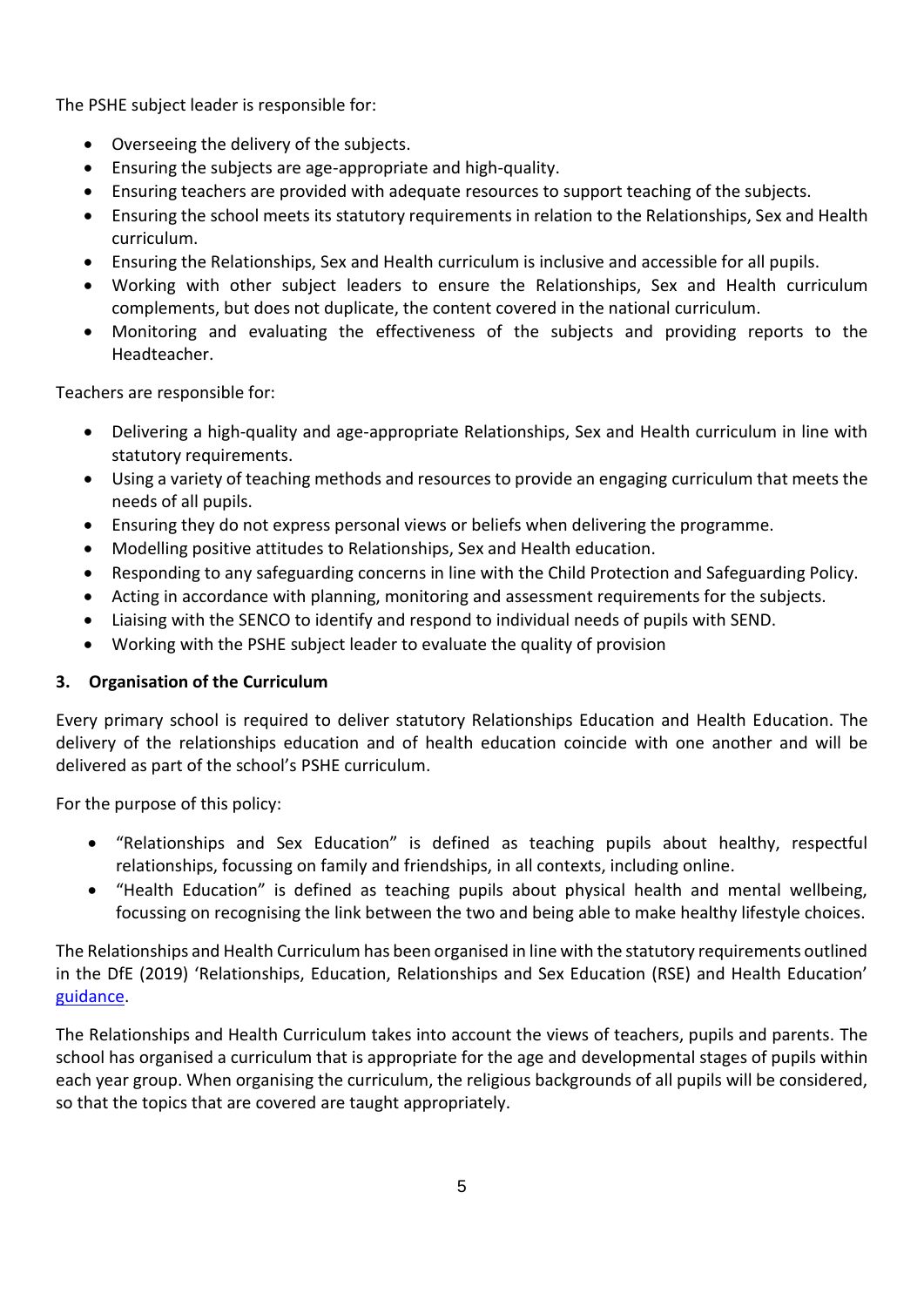We are dedicated to ensuring our curriculum meets the needs of the whole-school community; therefore, the curriculum is informed by issues in the school and wider community to ensure it is tailored to pupils' needs.

We consult with parents, pupils and staff in the following ways:

- Questionnaires and surveys
- Meetings
- Newsletters and letters

Any parent, teacher or pupil wishing to provide feedback about the curriculum can do so at any time during the academic year by:

- Speaking to the class teacher in the first instance
- Organising a meeting with the Headteacher
- Emailing concerns or queries to: office@priorsmill.org.uk

#### <span id="page-5-0"></span>**4. Consultation with Parents**

The school understands the important role parents play in enhancing their children's understanding of relationships, sex and health. Similarly, we also understand how important parents' views are in shaping the curriculum. The school works closely with parents by establishing open communication – all parents are consulted in the development and delivery of the curriculum, as outlined in [section 3](#page-4-0) of this policy.

Parents are provided with the following information:

- The content of the Relationships, Sex and Health curriculum
- The delivery of the Relationships, Sex and Health curriculum, including what is taught in each year group
- The legalities surrounding withdrawing their child from the subjects
- The resources that will be used to support the curriculum on request

The school aims to build positive relationships with parents by discussing what will be taught, address any concerns and help parents in managing conversations with their children on the issues covered by the curriculum. Parents are consulted in the review of the curriculum and this policy, and are encouraged to provide their views at any time.

#### <span id="page-5-1"></span>**5. Relationships Education Overview**

#### **Families and People who Care for me**

By the end of primary school, pupils will know:

- That families are important for them growing up because they can give love, security and stability.
- The characteristics of healthy family life, commitment to each other, including in times of difficulty, protection and care for children and other family members, the importance of spending time together and sharing each other's lives.
- That others' families, either in school or in the wider world, sometimes look different from their family, but that they should respect those differences and know that other children's families are also characterised by love and care.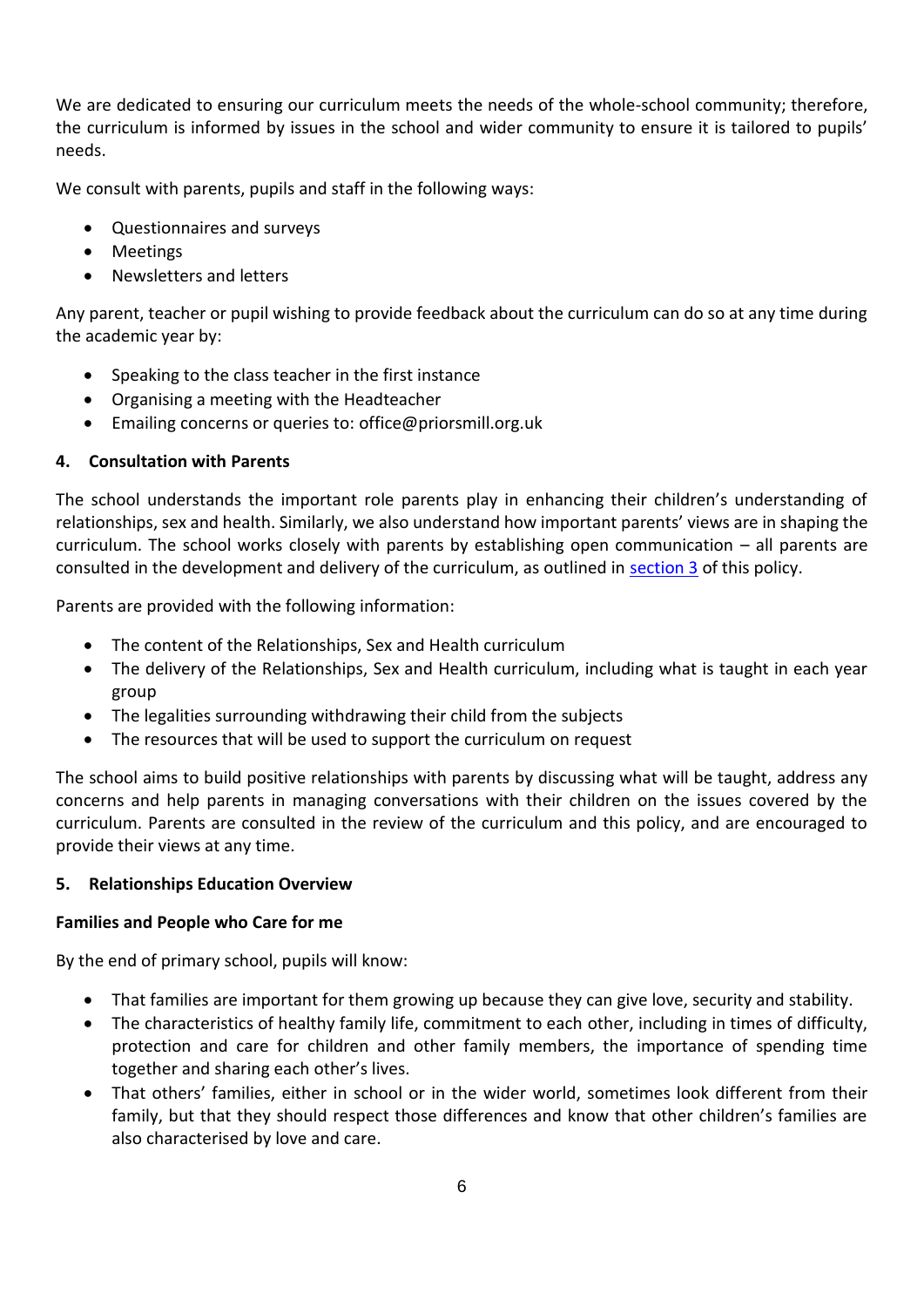- That stable, caring relationships, which may be of different types, are at the heart of happy families, and are important for children's security as they grow up.
- That marriage represents a formal and legally recognised commitment of two people to each other which is intended to be lifelong.
- How to recognise if family relationships are making them feel unhappy or unsafe, and how to seek help or advice from others if needed.

# **Caring Friendships**

By the end of primary school, pupils will know:

- How important friendships are in making us feel happy and secure, and how people choose and make friends.
- The characteristics of friendships, including mutual respect, truthfulness, trustworthiness, loyalty, kindness, generosity, trust, sharing interests and experiences, and support with problems and difficulties.
- That healthy friendships are positive and welcoming towards others, and do not make others feel lonely or excluded.
- That most friendships have ups and downs, but that these can often be worked through so that the friendship is repaired or even strengthened, and that resorting to violence is never right.
- How to recognise who to trust and who not to trust.
- How to judge when a friendship is making them feel unhappy or uncomfortable.
- How to manage conflict.
- How to manage different situations and how to seek help from others if needed.

# **Respectful Relationships**

By the end of primary school, pupils will know:

- The importance of respecting others, even when they are very different from them (for example, physically, in character, personality or backgrounds), make different choices, or have different preferences or beliefs.
- Which practical steps they can take in a range of different contexts to improve or support respectful relationships.
- The conventions of courtesy and manners.
- The importance of self-respect and how this links to their own happiness.
- That in school and wider society they can expect to be treated with respect by others, and that in turn they should show due respect to others, including those in positions of authority.
- About the different types of bullying (including cyberbullying), the impact of bullying, responsibilities of bystanders to report bullying to an adult, and how to seek help.
- What a stereotype is, and how they can be unfair, negative or destructive.
- The importance of permission-seeking and giving in relationships with friends, peers and adults.

# **Online Relationships**

By the end of primary school, pupils will know:

• That people sometimes behave differently online, including pretending to be someone they are not.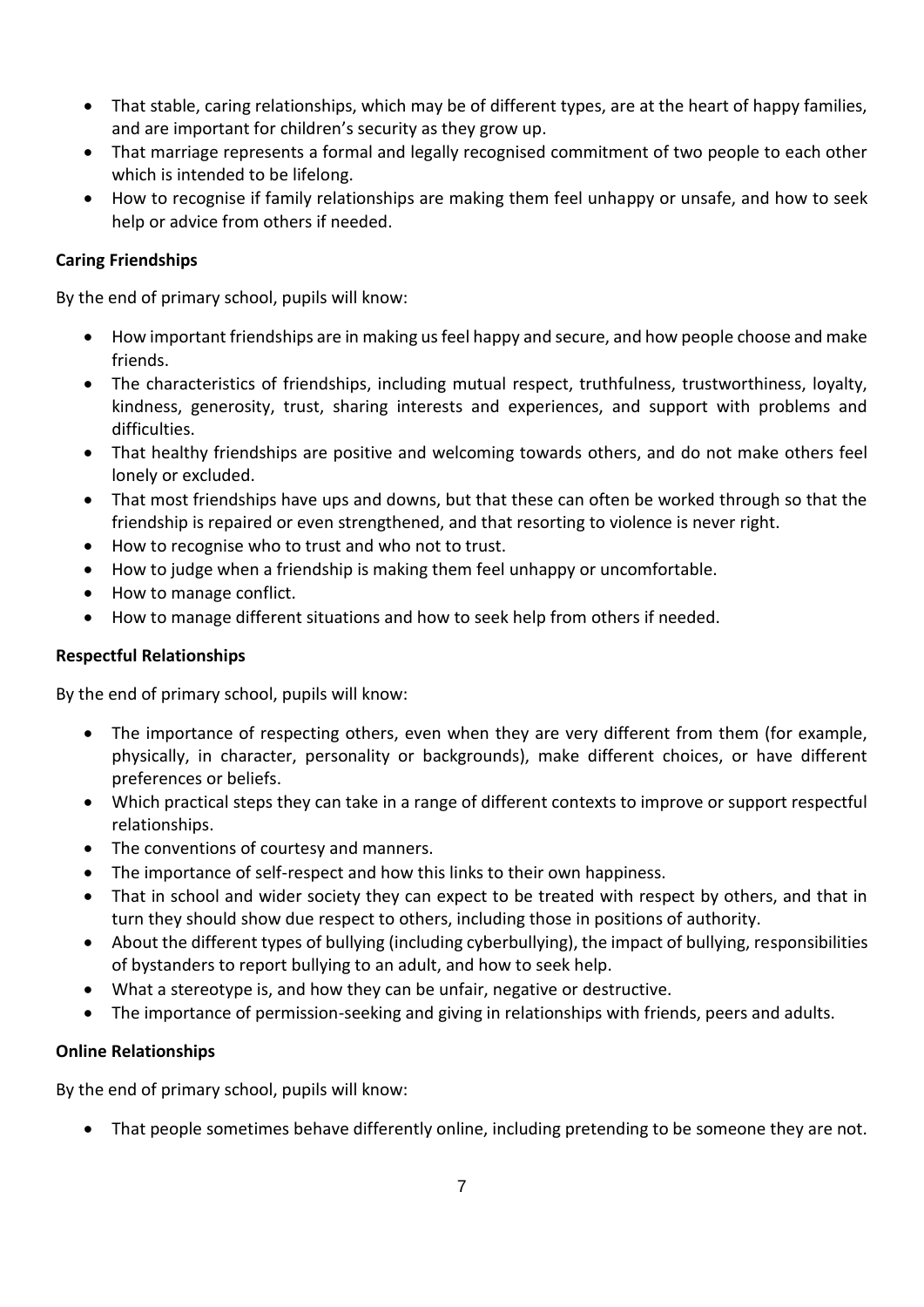- That the same principles apply to online relationships as to face-to-face relationships, including the importance of respect for others online, even when we are anonymous.
- The rules and principles for keeping safe online.
- How to recognise harmful content and contact online, and how to report these.
- How to critically consider their online friendships and sources of information.
- The risks associated with people they have never met.
- How information and data is shared and used online.

# **Being Safe**

By the end of primary school, pupils will know:

- What sorts of boundaries are appropriate in friendships with peers and others including in a digital context.
- About the concept of privacy and the implications of it for both children and adults.
- That it is not always right to keep secrets if they relate to being safe.
- That each person's body belongs to them, and the differences between appropriate and inappropriate or unsafe physical, and other contact.
- How to respond safely and appropriately to adults they may encounter, including online, who they do not know.
- How to recognise and report feelings of being unsafe or feeling bad about any adult.
- How to ask for advice or help for themselves and others, and to keep trying until they are heard.
- How to report concerns or abuse, and the vocabulary and confidence needed to do so.
- Where to seek advice, for example, from their family, their school and other sources.

# <span id="page-7-0"></span>**6. Relationships Education per Year Group**

The school is free to determine, within the statutory curriculum content outlined in [section 5,](#page-5-1) what pupils are taught during each year group.

The school always considers the age and development of pupils when deciding what will be taught in each year group. A progressive curriculum is planned, in which topics are built upon prior knowledge taught in previous years as pupils progress through school, with a view to providing a smooth transition to secondary school.

# **Reception**

- Initiates conversations, attends to and takes account of what others say
- Explains own knowledge and understanding
- Asks appropriate questions of others
- Takes steps to resolve conflicts with other children by finding compromises
- Plays co-operatively, taking turns with others
- Takes account of one another's ideas about how to organise an activity
- Shows sensitivity to others' needs and feelings and form positive relationships with adults and other children

# **Year 1**

• Communication- Talking about emotions. Sharing opinions. Co-operation and good manners.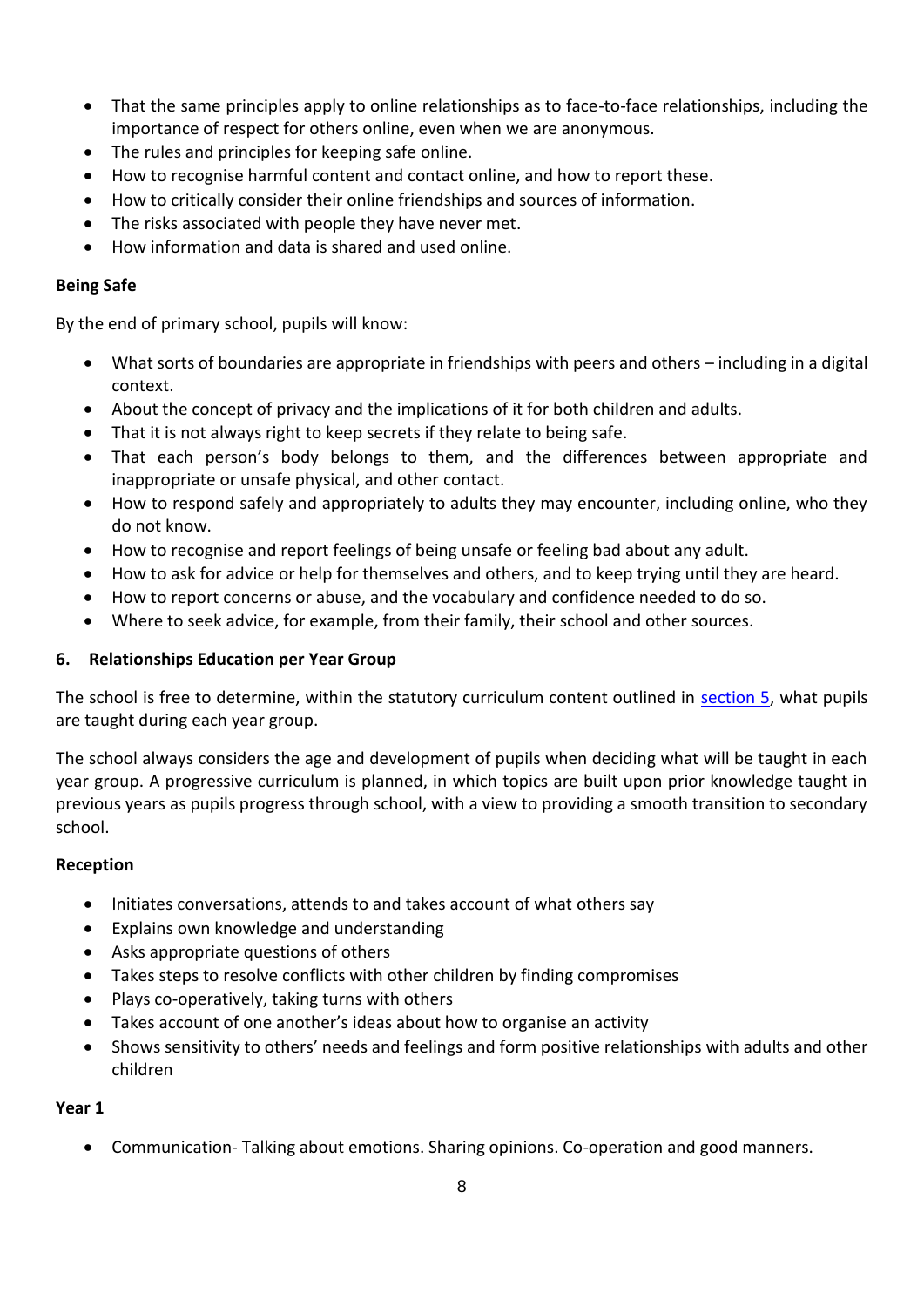- Fairness What is fair and unfair? What is right and wrong? What is kind and unkind?
- Children talk about past and present events in their own lives and in the lives of family members. They know that other children don't always enjoy the same things, and are sensitive to this. They know about similarities and differences between themselves and others, and among families, communities and traditions.

#### **Year 2**

- Family and friends Mutual respect.
- Respecting differences and similarities between people.
- Cultural differences.
- Considering other people's point of view.
- Who are the people that care for us?
- Different relationships and their characteristics.
- Bullying Define bullying. Types of bullying. How does our behaviour affect others? Impulsive and rational behaviour. Who can help me if I feel bullied?

# **Year 3**

- Communication Recognising ways to communicate effectively. The importance of listening skills. Expressing opinions.
- Collaboration Understanding the importance of working together. Effective leaders. Working together on shared goals.
- Healthy Relationships The features of a good friend. Positive friendships. Recognising that friendships have ups and downs that need working through.

# **Year 4**

- Bullying The difference between a one-off incident and bullying. Self-worth and esteem.
- Resilience.
- Similarities and differences Understand we are connected by similarities. Different types of family. Cultural differences. Tolerance of faith.

# **Year 5**

- Communication Confidentiality. Speaking and listening skills.
- Collaboration Teamwork. Shared goals. Community spirit.

#### **Year 6**

- Similarities and differences Race and ethnicity. Gender stereotypes. Different cultures.
- Healthy relationships Respecting personal space. Appropriate physical contact. Changes in relationships as we grow. Marriage. Online relationships.
- Recognising healthy/unhealthy relationships. Dealing with negative relationships.

#### <span id="page-8-0"></span>**7. Health Education Overview**

The focus at primary level is teaching the characteristics of good physical health and mental wellbeing.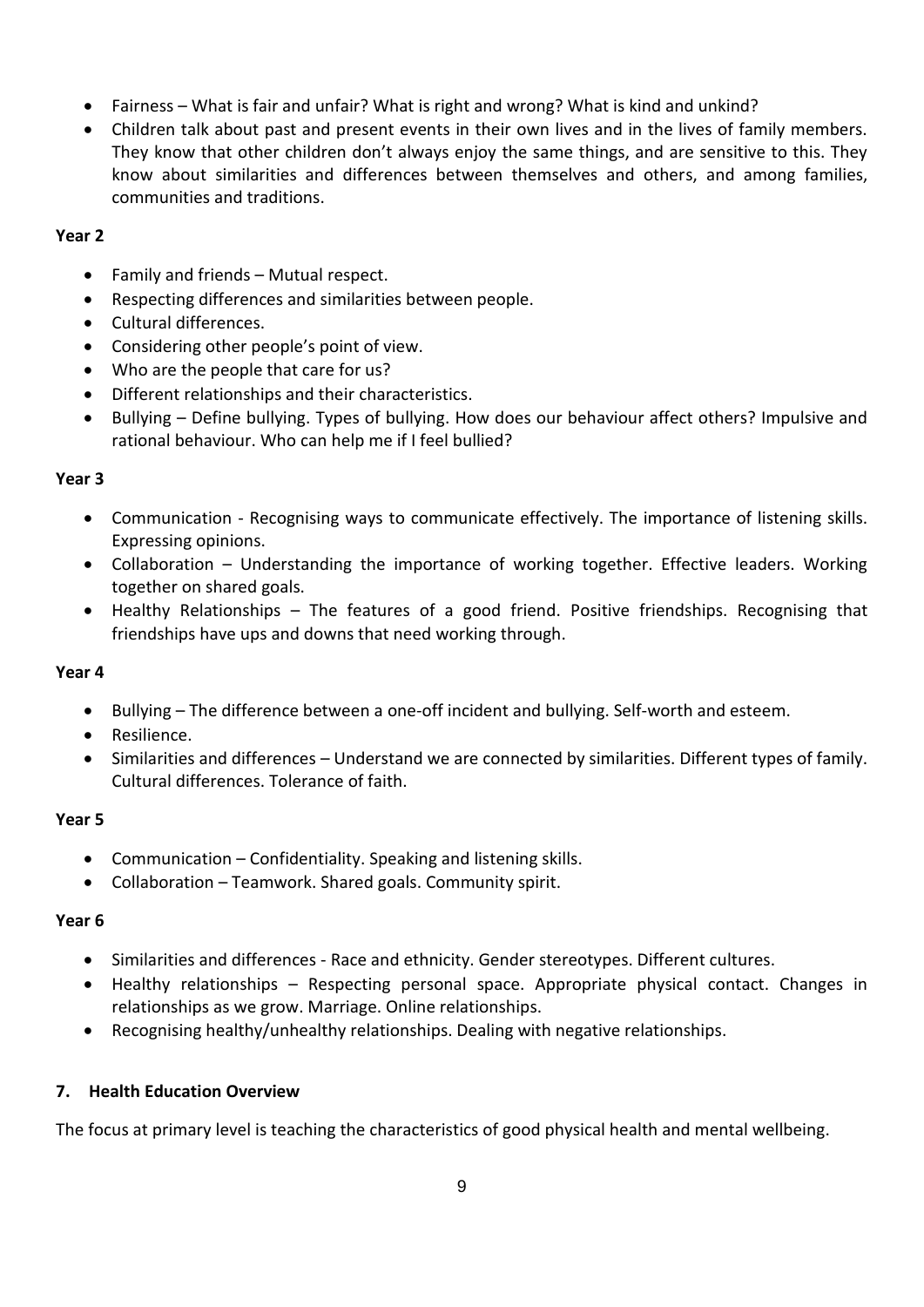# **Mental Wellbeing**

By the end of primary school pupils will know:

- That mental wellbeing is a normal part of daily life, in the same way as physical health.
- That there is a normal range of emotions, e.g. happiness, sadness, anger, fear, surprise and nervousness.
- The scale of emotions that humans experience in response to different experiences and situations.
- How to recognise and talk about their emotions, including having a varied vocabulary of words to use when talking about their own and others' feelings.
- How to judge whether what they are feeling and how they are behaving are appropriate and proportionate.
- The benefits of physical exercise, time outdoors, community participation, and voluntary and servicebased activity on mental wellbeing and happiness.
- Simple self-care techniques, including the importance of rest, time spent with friends and family, and the benefits of hobbies and interests.
- How isolation and loneliness can affect children, and that it is very important they seek support and discuss their feelings with an adult.
- That bullying (including cyberbullying) has a negative and often lasting impact on mental wellbeing.
- Where and how to seek support (including recognising the triggers for seeking support), extending to who in school they should speak to if they are worried about themselves or others.
- That it is common to experience mental ill health and, for the many people who do, the problems can be resolved if the right support is made available, especially if accessed early enough.

# **Internet Safety and Harms**

By the end of primary school, pupils will know:

- That for most people, the internet is an integral part of life and has many benefits.
- About the benefits of rationing time spent online.
- The risks of excessive time spent on electronic devices.
- The impact of positive and negative content online on their own and others' mental and physical wellbeing.
- How to consider the effect of their online actions on others.
- How to recognise and display respectful behaviour online.
- The importance of keeping personal information private.
- Why some social media, some computer games and online gaming are age-restricted.
- That the internet can also be a negative place where online abuse, trolling, bullying and harassment can take place, which can have a negative impact on mental health.
- How to be a discerning consumer of information online, including understanding that information, inclusive of that from search engines, is ranked, selected and targeted.
- Where and how to report concerns and get support with issues online.

# **Physical Health and Fitness**

By the end of primary school, pupils will know:

• The characteristics and mental and physical benefits of an active lifestyle.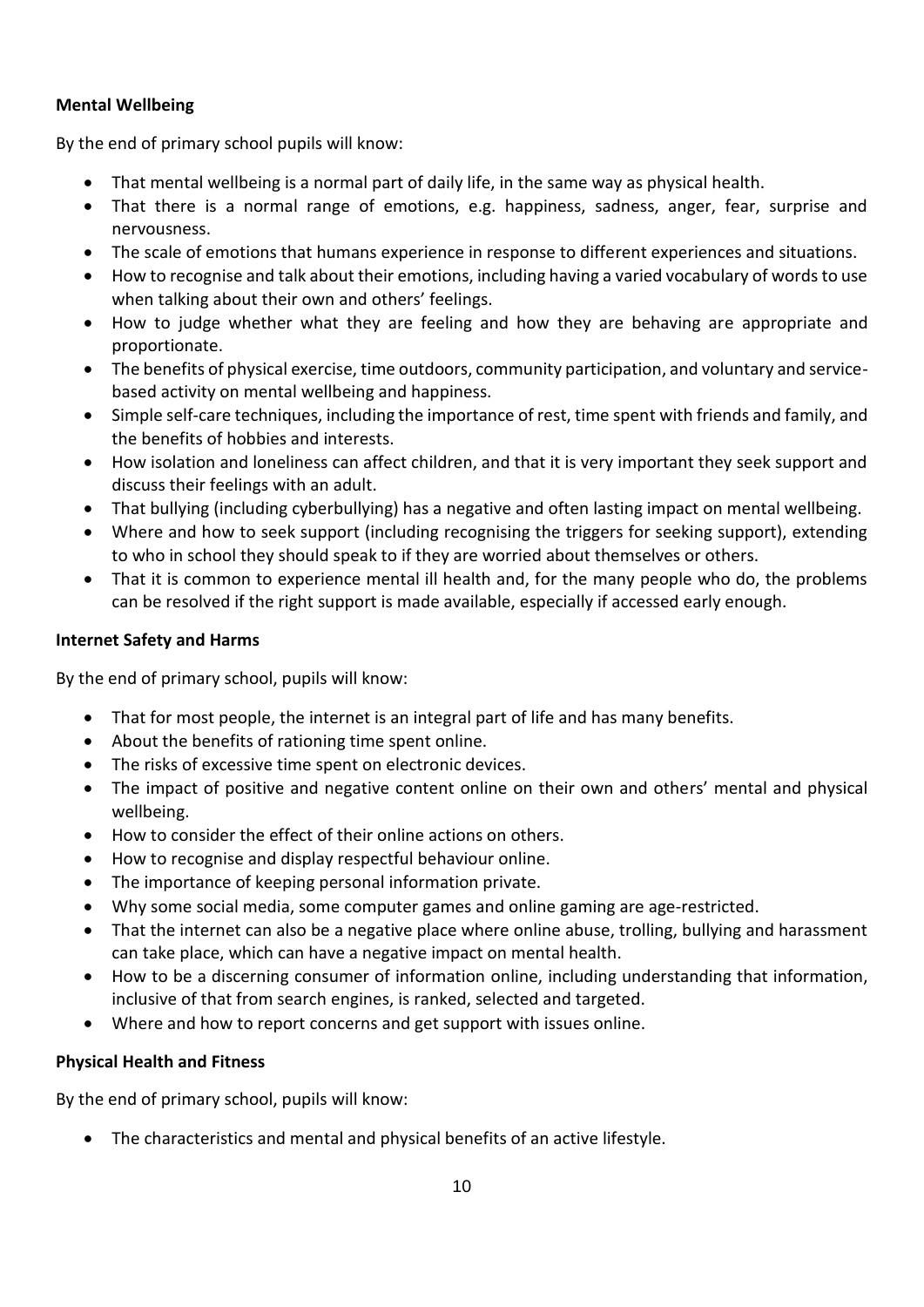- The importance of building regular exercise into daily and weekly routines and how to achieve this, for example by walking or cycling to school, a daily active mile, or other forms of regular, vigorous exercise.
- The risks associated with an inactive lifestyle, including obesity.
- How and when to seek support, including which adults to speak to in school, if they are worried about their health.

## **Healthy Eating**

By the end of primary school, pupils will know:

- What constitutes a healthy diet, including an understanding of calories and other nutritional content.
- The principles of planning and preparing a range of healthy meals.
- The characteristics of a poor diet and risks associated with unhealthy eating, including obesity, and other behaviours, e.g. the impact of alcohol on health.

#### **Drugs, Alcohol and Tobacco**

By the end of primary school, pupils will know:

• the facts about legal and illegal harmful substances and associated risks, including smoking, alcohol use and drug-taking.

#### **Health and Prevention**

By the end of primary school, pupils will know:

- How to recognise early signs of physical illness, such as weight loss or unexplained changes to the body.
- About safe and unsafe exposure to the sun, and how to reduce the risk of sun damage, including skin cancer.
- The importance of sufficient good-quality sleep for good health, and that a lack of sleep can affect weight, mood and ability to learn.
- About dental health and the benefits of good oral hygiene and dental flossing, including regular check-ups at the dentist.
- About personal hygiene and germs, including bacteria and viruses, how they are spread and treated, and the importance of hand washing.
- The facts and science relating to immunisation and vaccination.

#### **Basic First Aid**

By the end of primary school, pupils will know:

- How to make a clear and efficient call to emergency services if necessary.
- Concepts of basic first-aid, for example dealing with common injuries, including head injuries.

#### **Changing Adolescent Body**

By the end of primary school, pupils will know: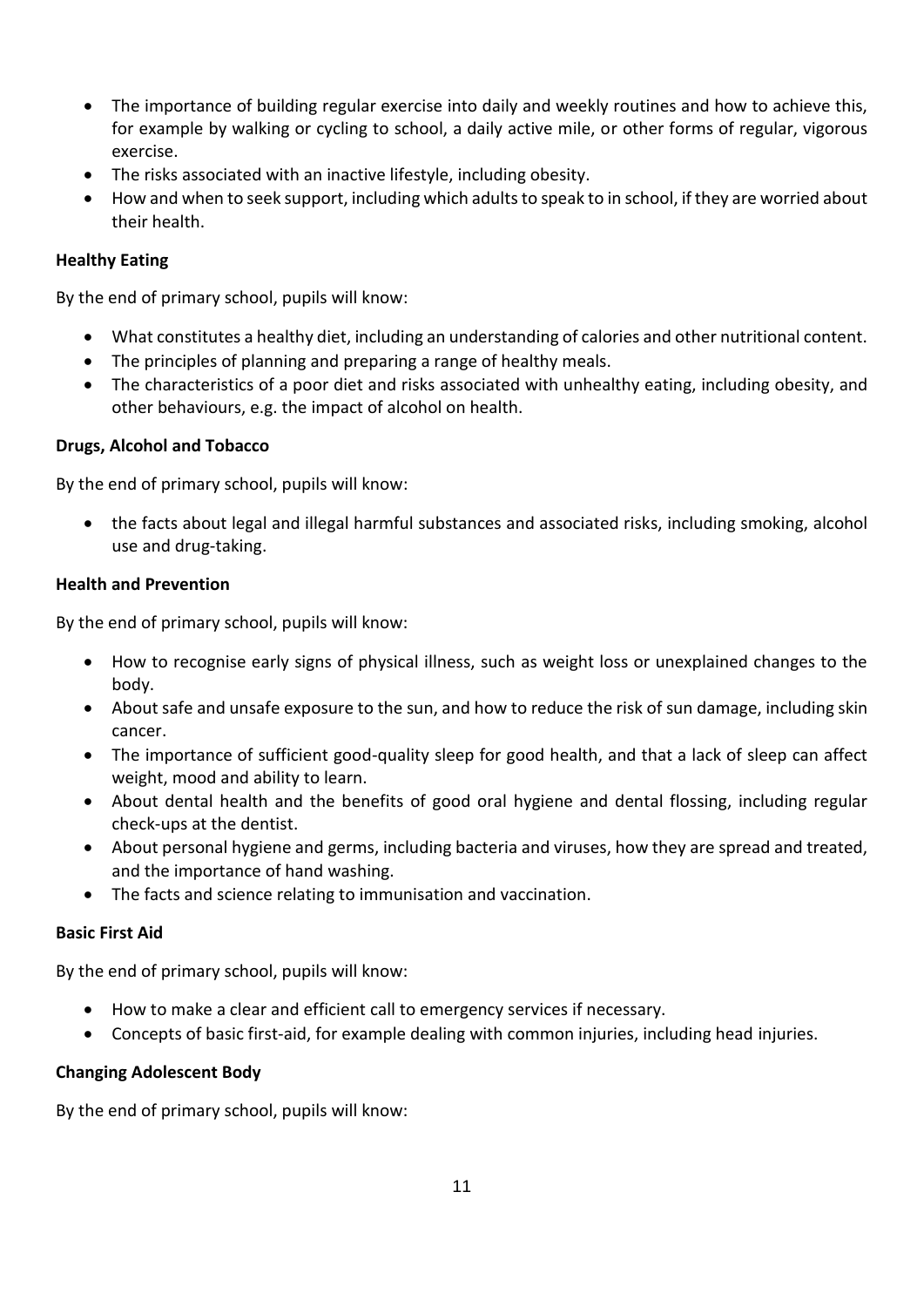- Key facts about puberty and the changing adolescent body, particularly from age 9 through to age 11, including physical and emotional changes.
- About menstrual wellbeing and key facts relating to the menstrual cycle.

# <span id="page-11-0"></span>**8. Health Education per Year Group**

The school is free to determine, within the statutory curriculum content outlined in [section 7,](#page-8-0) what pupils are taught during each year group.

The school always considers the age and development of pupils when deciding what will be taught in each year group. A progressive curriculum is planned, in which topics are built upon prior knowledge taught in previous years as pupils progress through school, with a view to providing a smooth transition to secondary school.

# **Reception**

- Know and talk about the different factors that support their overall health and wellbeing: regular physical activity - healthy eating - tooth brushing - sensible amounts of 'screen time' - having a good sleep routine - being a safe pedestrian.
- Further develop the skills they need to manage the school day successfully: lining up and queuing mealtimes - personal hygiene.

#### **Year 1**

- Hygiene Dental, handwashing and keeping clean.
- Emotions Recognising emotions. Understanding actions have consequences. Identifying aspirations.

# **Year 2**

- Healthy lifestyles Healthy eating and physical activity.
- Describe the importance for humans of exercise, eating the right amounts of different types of food, and hygiene

# **Year 3**

- Health Different types of health. Coping with feelings and emotions. What is a balanced lifestyle?
- Aspirations Identifying strengths. Setting goals.
- Safety E-safety and online safety.
- NSPCC PANTS lesson (the underwear rule) name body parts and know which parts should be private, know the difference between appropriate and inappropriate touch.

# **Year 4**

- Health and lifestyle Striking a balance between physical activity and nutrition. Life style choices. Understanding the difference between wants and needs. Sleep.
- Nutrition and food Balanced diets and preparing healthy meals.
- Emotions Lose and separation. Talking about emotions. Isolation and loneliness. Changes in the family. Self-respect.
- Growing and changing Recognising people grow at different rates. Losing teeth.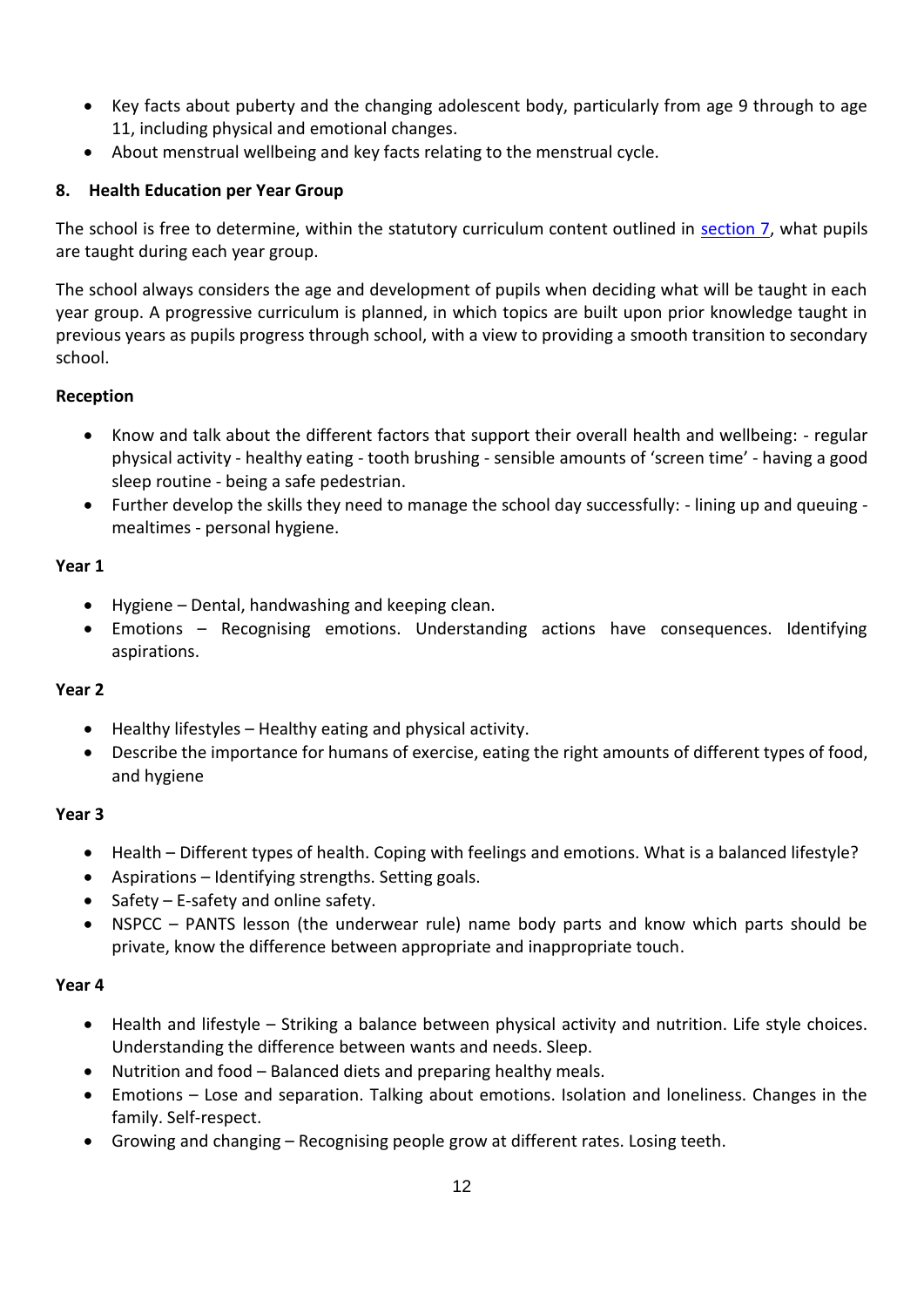- First aid How can I help? Emergency calls.
- NSPCC PANTS lesson (the underwear rule) understand that they have the right to say "no" to unwanted touch, start thinking about who they trust and who they can ask for help.

## **Year 5**

- Health Mental health. The benefits of active lifestyles. Physical illness. Vaccinations.
- Emotions Death and grief. Managing conflict

#### **Year 6**

- Food choices What is a healthy diet? Planning health meals. Calories and nutritional content.
- Aspirations Recognising strengths. Reflecting on achievements. Setting goals.
- Safety Drugs and alcohol. Tobacco. Substance abuse. Basic first aid. Internet safety.

#### <span id="page-12-0"></span>**9. Sex Education**

All pupils must be taught the aspects of sex education outlined in the primary science curriculum – this includes teaching about the main external parts of the human body, how it changes as it grows from birth to old age, including puberty, and the reproductive process in some plants and animals. The correct terminology for parts of the body will be taught from Early Years as appropriate including 'penis' and 'vagina'.

The school is free to determine whether pupils should be taught sex education beyond what is required of the national curriculum. At our school, we **do not** teach pupils sex education beyond what is required of the science curriculum.

The age and development of pupils is always considered when delivering sex education.

# **Year 2**

• Changing and growing – What is the difference between boys and girls? Changes as we grow up. Recognising needs as we grow.

# **Year 5**

• What happens during puberty and why this is important

# <span id="page-12-1"></span>**10. Delivery of the Curriculum**

The Relationships, Sex and Health curriculum will be delivered as part of our PSHE curriculum.

Through effective organisation and delivery of the subject, we will ensure that:

- Core knowledge is sectioned into units of manageable size.
- The required content is communicated to pupils clearly, in a carefully sequenced way, within a planned scheme of work.
- Teaching includes sufficient and well-chosen opportunities and contexts for pupils to embed new knowledge so that it can be used confidently in real-life situations.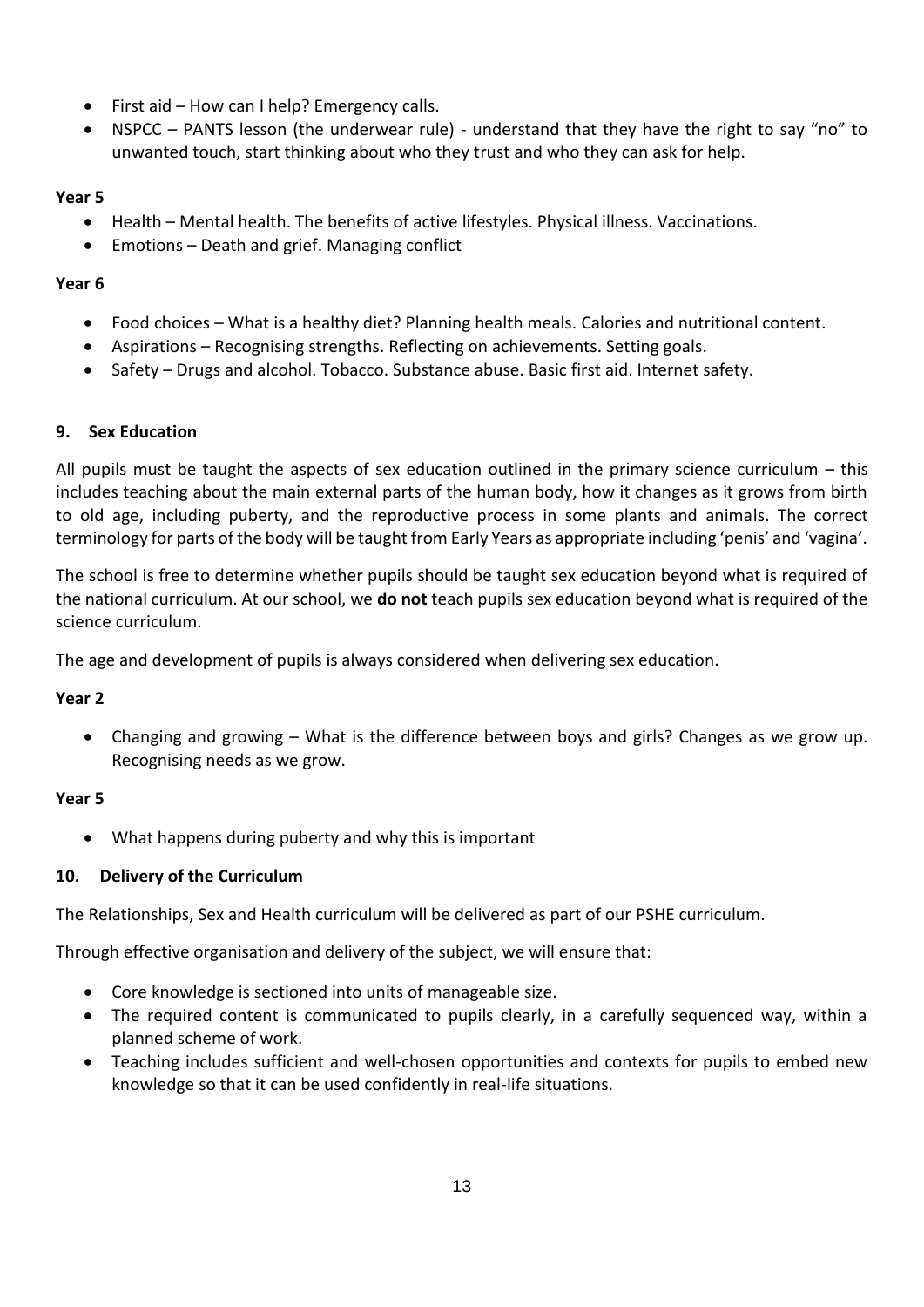Teaching of the curriculum reflects requirements set out in law, particularly the Equality Act 2010, so that pupils understand what the law does and does not allow, and the wider legal implications of the decisions they make.

At the point we consider it appropriate, we will ensure that LGBTQ+ content is integrated into the Relationships, Sex and Health curriculum, rather than delivered as a standalone unit or lesson.

Teachers will ensure lesson plans focus on challenging perceived views of pupils based on protected characteristics, through exploration of, and developing mutual respect for, those different to themselves.

Teachers will ensure that pupils' views are listened to and will encourage them to ask questions and engage in discussion. Teachers will answer questions sensitively, honestly and in a manner appropriate to the pupil's age.

Teachers will ensure pupils are aware of the expectation of them to participate sensitively and respectfully in class discussions of sensitive issues.

Teachers will stop full class discussions where pupils begin to reveal personal, private information related to sensitive issues. If teachers feel concerned about anything shared by a pupil, they will follow the appropriate response as laid out in the Child Protection and Safeguarding Policy.

The programme will be designed to incorporate all pupils, and activities will be planned to ensure all are actively involved.

Teachers will focus heavily on the importance of healthy relationships, though sensitivity will always be given as to not stigmatise pupils based on their home circumstances.

# <span id="page-13-0"></span>**11. Working with External Experts**

External experts may be invited to assist from time-to-time with the delivery of the programme and will be expected to comply with the provisions of this policy. The intended use of external experts is to enhance the curriculum delivered by teachers, rather than as a replacement for teachers.

Before delivering the session, the school will:

- Ensure the lesson the external expert has planned fits with the school's planned curriculum and this policy.
- Ensure the expert's credentials are checked before they are able to participate in delivery of the curriculum, in line with the Visitor Policy.
- Discuss the details of the expert's lesson plan and ensure that the content is age-appropriate and accessible for the pupils.
- Ask to see the materials the expert intends to use, as well as a copy of the lesson plan, to ensure it meets all pupils' needs, including those with SEND.
- Agree with the expert the procedures for confidentiality, ensuring that the expert understands how safeguarding reports should be dealt with in line with the Child Protection and Safeguarding Policy.

# **12. Equality and Accessibility**

The school understands its responsibilities in relation to the Equality Act 2010, specifically that it must not unlawfully discriminate against any pupil because of their protected characteristics. These include: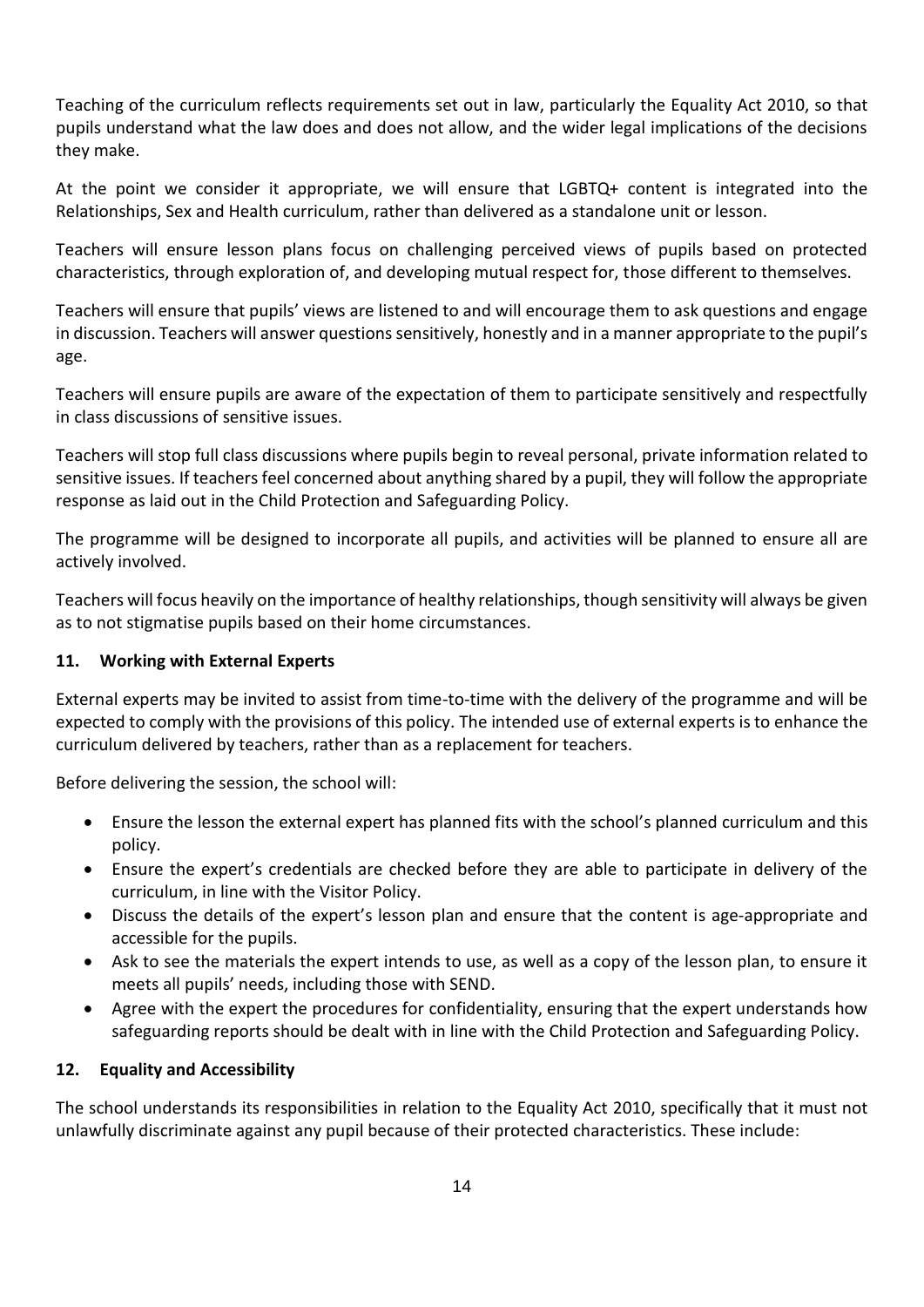- Age
- Sex or sexual orientation
- Race
- Disability
- Religion or belief
- Gender reassignment

The school is committed to making reasonable adjustments wherever possible to promote accessibility and inclusivity of the curriculum. The school understands that pupils with SEND or other needs, such as those with social, emotional or mental health needs, are entitled to learn about Relationships, Sex and Health education, and the programme will be designed to be inclusive of all pupils.

In order to foster healthy and respectful peer-to-peer communication and behaviour between all pupils, the school implements a robust Behaviour Policy, as well as a Child Protection and Safeguarding Policy, which set out expectations of pupils.

The school understands that Relationships, Sex, and Health Education may include topics which are triggers for teaching staff, and could relate to historic, recent, or current trauma. If this is the case, the school encourages staff to approach their line manager or the school's designated wellbeing lead to discuss this.

# <span id="page-14-0"></span>**13. Curriculum Links**

The school seeks opportunities to draw links between Relationships, Sex and Health Education and other curriculum subjects wherever possible to enhance pupils' learning. Relationships, sex and health education will be linked to the following subjects in particular:

- **Science** pupils learn about the main external parts of the body and changes to the body as it grows from birth to old age, including puberty.
- **Computing and ICT** pupils learn about e-safety, including how to use technology safely, responsibly, respectfully and securely, how to keep personal information private and how to access help and support.
- **PE** pupils explore various physical activities, are physically active for sustained periods of time, engage in competitive sport and understand how exercise can lead to healthier lifestyles.
- **PSHE** pupils learn about respect and difference, values and characteristics of individuals.

# <span id="page-14-1"></span>**14. Withdrawing from the Subjects**

Relationships and health education are statutory at primary and parents do not have the right to withdraw their child from the subjects.

As sex education is not statutory at primary level, other than what must be taught as part of the science curriculum, parents have the right to request to withdraw their child from all or part of the sex education curriculum.

# <span id="page-14-2"></span>**15. Behaviour**

The school has a zero-tolerance approach to bullying. We aim to foster a culture based on mutual respect and understanding for one another.